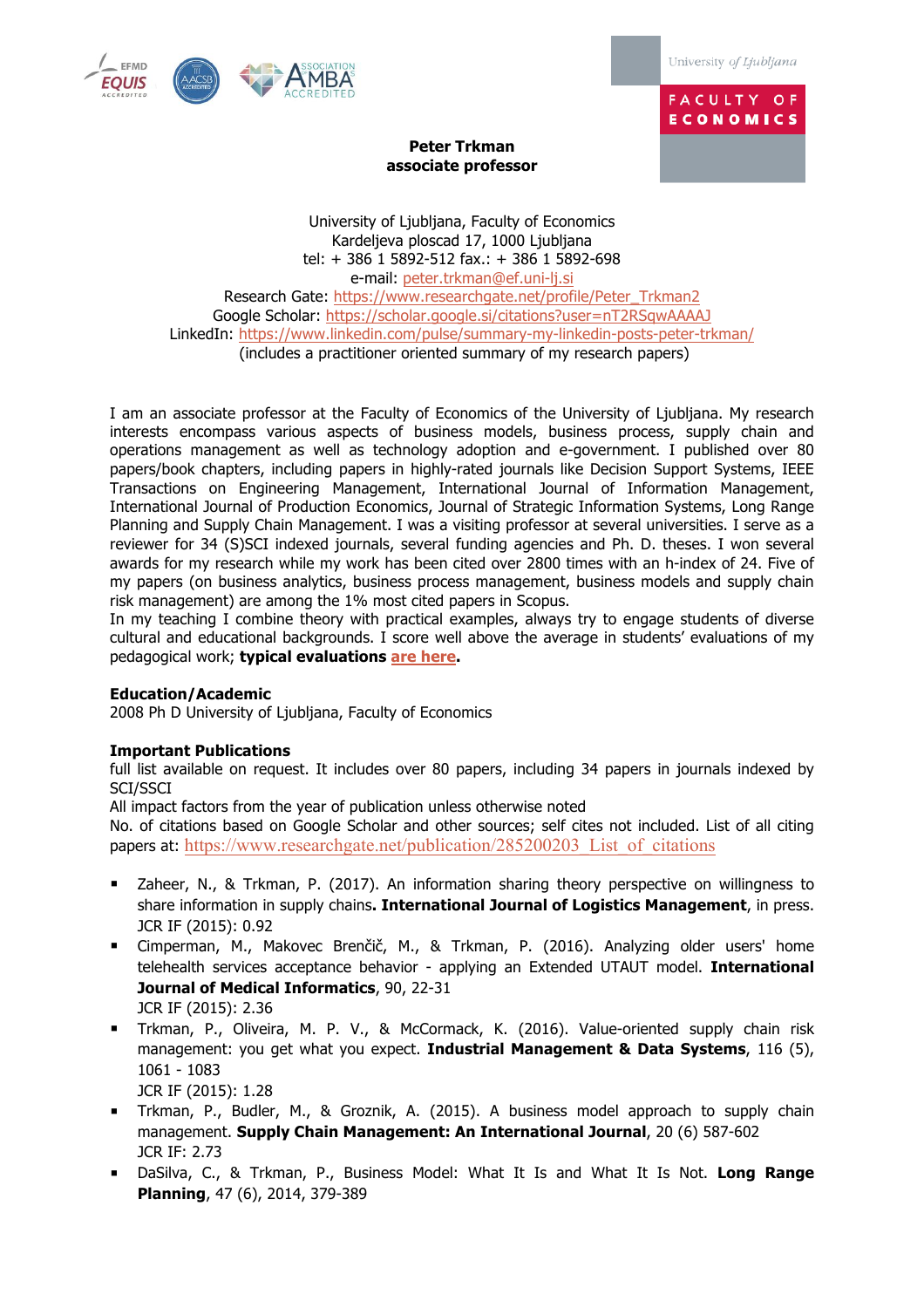JCR IF: 2.72 No. of citations: 230

*Note:* the paper is in the top 1% of the most cited papers in its field (data from Scopus)

§ vom Brocke, J., Schmiedel, T., Recker, J., Trkman, P., Mertens, W., & Viaene, S. (2014). Ten Principles of Good Business Process Management. **Business Process Management Journal**, 20(4), 530 - 548.

No. of citations: 56

*Note:* the paper is in the top 1% of the most cited papers in its field (data from Scopus)

- Trkman, M. & Trkman, P.: Actors' misaligned interests to explain the low impact of an information system - a case study. **International Journal of Information Management**, 34 (2), 2014, 296-307
	- JCR IF: 1.55
- McCormack, K., & Trkman, P.: The influence of information-processing needs on the continuous use of business analytics. **Information research**, 19(3), 2014, paper 636. JCR IF: 0.37
- Manfreda, A., Kovačič, A., Indihar Štemberger, M. and Trkman, P. Absorptive Capacity as a Precondition for Business Process Improvement. **Journal of Computer Information Systems**, 54 (2), 2014, 35-43 JCR IF:0.722
- § Da Silva, C, Lindic, J, Trkman, P, DeSouza, K: Disruptive technologies: A business model perspective on cloud computing. **Technology analysis & strategic management,** 25 (10) 2013, 1161-1173 JCR IF: 0.841

No. of citations: 31

- § Cimperman, M., Makovec Brenčič, M., Trkman, P., & de Leonni Stanonik, M., Older adults' perceptions of home telehealth services. **Telemedicine and e-Health**, 19 (10), 2013, 786-790. JCR IF: 1.544 No. of citations: 37
- § Škrinjar, R., & Trkman, P. (2013). Increasing Process Orientation with Business Process Management: Critical Practices. **International Journal of Information Management,** 33 (1), 2013, 48-60. JCR IF: 2.042

No. of citations: 115

- § Trkman, P and Desouza, K: Knowledge Risks in Organizational Networks: An Exploratory Framework. **Journal of Strategic Information Systems**, 21 (1), 2012, 1-17. JCR IF: 1.500 No. of citations: 85
- § Turk, T, Trkman, P: Bass model estimates for broadband diffusion in European countries. **Technological Forecasting & Social Change,** 79 (1), 2012, 85-96. JCR IF: 2.106 No. of citations: 37
- § Erjavec, J., Gradisar M, & Trkman, P. Assessment of stock size to minimize cutting stock production costs. **International Journal of Production Economics**, 135 (1), 2012, 170-176. JCR IF: 2.081
- § Trkman, P, Kovacic, A. Popovic, A: SOA Adoption Phases: A Case Study, **Business & Information Systems Engineering/Wirtschaftsinformatik**, 3 (4), 2011, 211-220 JCR IF: 0.66
- § Trkman, P., McCormack, K., de Oliveira, M.P.V., Ladeira, M.B.: The impact of business analytics on supply chain performance. **Decision Support Systems** 49 (3), 2010, 318-327. JCR IF: 2.13 No. of citations: 234

*Note:* the paper is in the top 1% of the most cited papers in its field (data from Scopus)

§ Trkman Peter, McCormack Kevin: Estimating the benefits of e-procurement. **IEEE Transactions**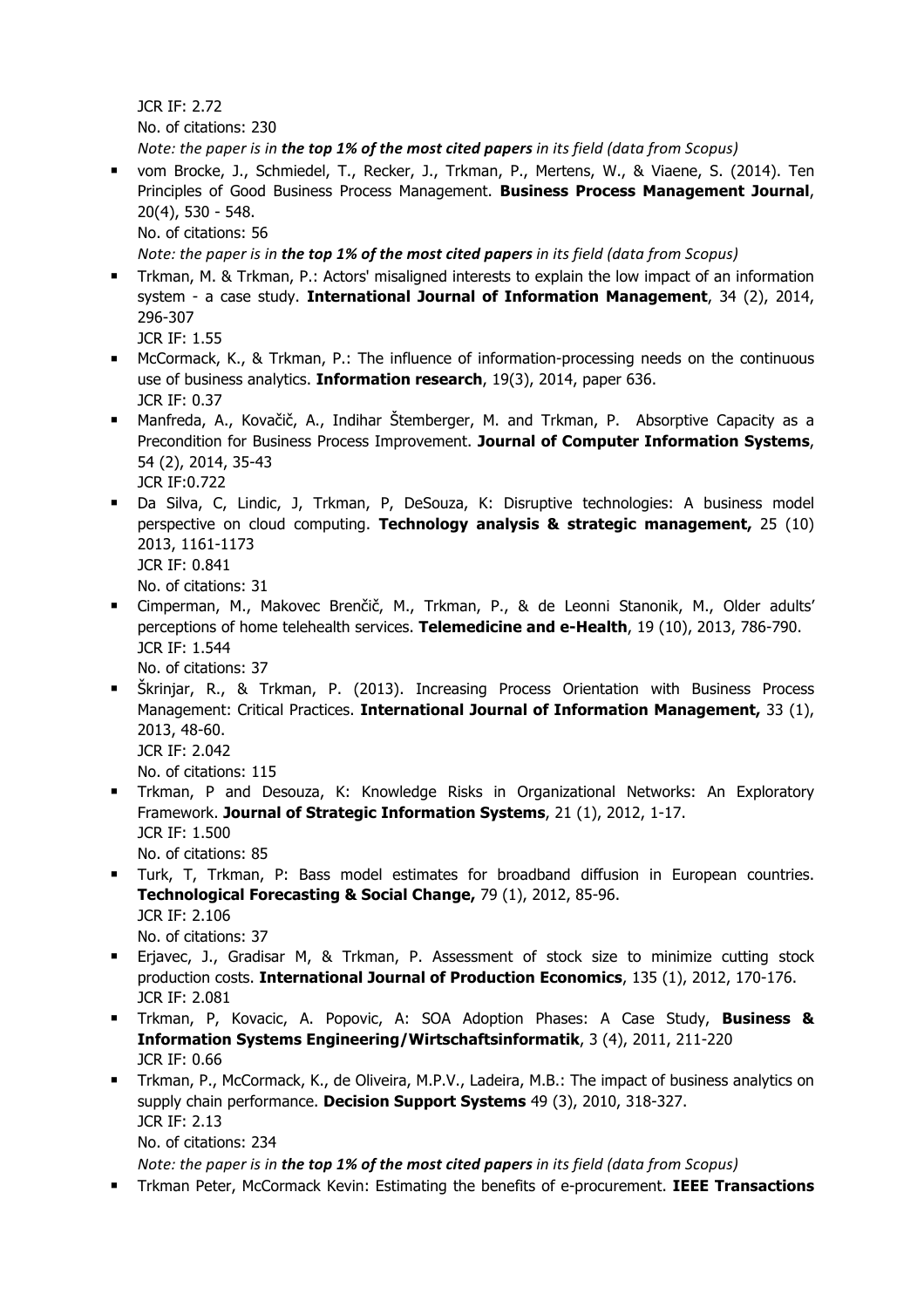**on Engineering Management** 57 (2), 2010, 338-349 JCR IF: 1.34;

No. of citations: 40

- § Trkman Peter: Critical Success Factors of Business Process Management. **International Journal of Information Management**, 30 (2), 2010, 125-134 JCR IF: 1.55 No. of citations: 642 *Note:* the paper is in the top 1% of the most cited papers in its field (data from Scopus)
- § Trkman Peter, McCormack Kevin: A conceptual model for managing supply chain risk in turbulent environment. **International Journal of Production Economics**, 119 (2), 2009, 247-258. JCR IF: 2.07 No. of citations: 373 *Note:* the paper is in the top 1% of the most cited papers in its field (data from Scopus)

Pre-prints of most journal papers available at: https://www.researchgate.net/profile/Peter\_Trkman2

### **Research and Applied Projects/Grants (2007-2016)**

Most of the projects are in the area of business process management/redesign/technology adoption in single companies/supply chains.

- 1. Business transformation from business models to innovative processes, principal investigator (funded by Research Agency of Slovenia; research grant 150.000€); 2014-2017
- 2. Management and IT support for supply chain management; *principal investigator* (funded by Research Agency of Slovenia; research grant 150.000€); 2011-2014
- 3. Research collaboration USA-SLO (with DRK Research Institute); principal investigator (funded by Research Agency of Slovenia; 2011-2012
- 4. research collaboration Flemish region-SLO (with Vlerick); principal investigator (funded by Research Agency of Slovenia); 2011-2012
- 5. promotion of Slovenian science (at Queensland University of Technology); *principal* investigator, funded by Research Agency of Slovenia); December 2011
- 6. Business process modelling, analysis and redesign for Post of Slovenia, principal investigator funded by Post of Slovenia (December 2010-November 2011)
- 7. Consulting and training for Business process management for Surveying and Mapping Authority of Republic of Slovenia (March 2010-August 2010)
- 8. Business process redesign for Health Insurance Institute of Slovenia (July 2009-July 2010)
- 9. Modelling and redesign of Business Processes for Mobitel (June 2008-November 2009; several projects)
- 10. Modelling and redesign of business processes for Post of Slovenia (June 2008-November 2008)
- 11. Business models and technologies for wireless network in Ljubljana municipality with analysis of possibilities for its use; funded by Ljubljana municipality; principal investigator (April 2008-October 2008)
- 12. research project Broadband adoption in rural areas (2007-September 2008)
- 13. Value-at-Risk project for Chrysler (in cooperation with DRK Research Institute, Raleigh, USA; August 2007-February 2008)
- 14. Modelling and redesign of Business Processes for Dezelna Bank of Slovenia (July 2007-March 2008)
- 15. EU project: Breath: Broadband e-services and access to the home (number: FP6-IST-3- 015893-SSA) – WP 4 report (June 2006-January 2007)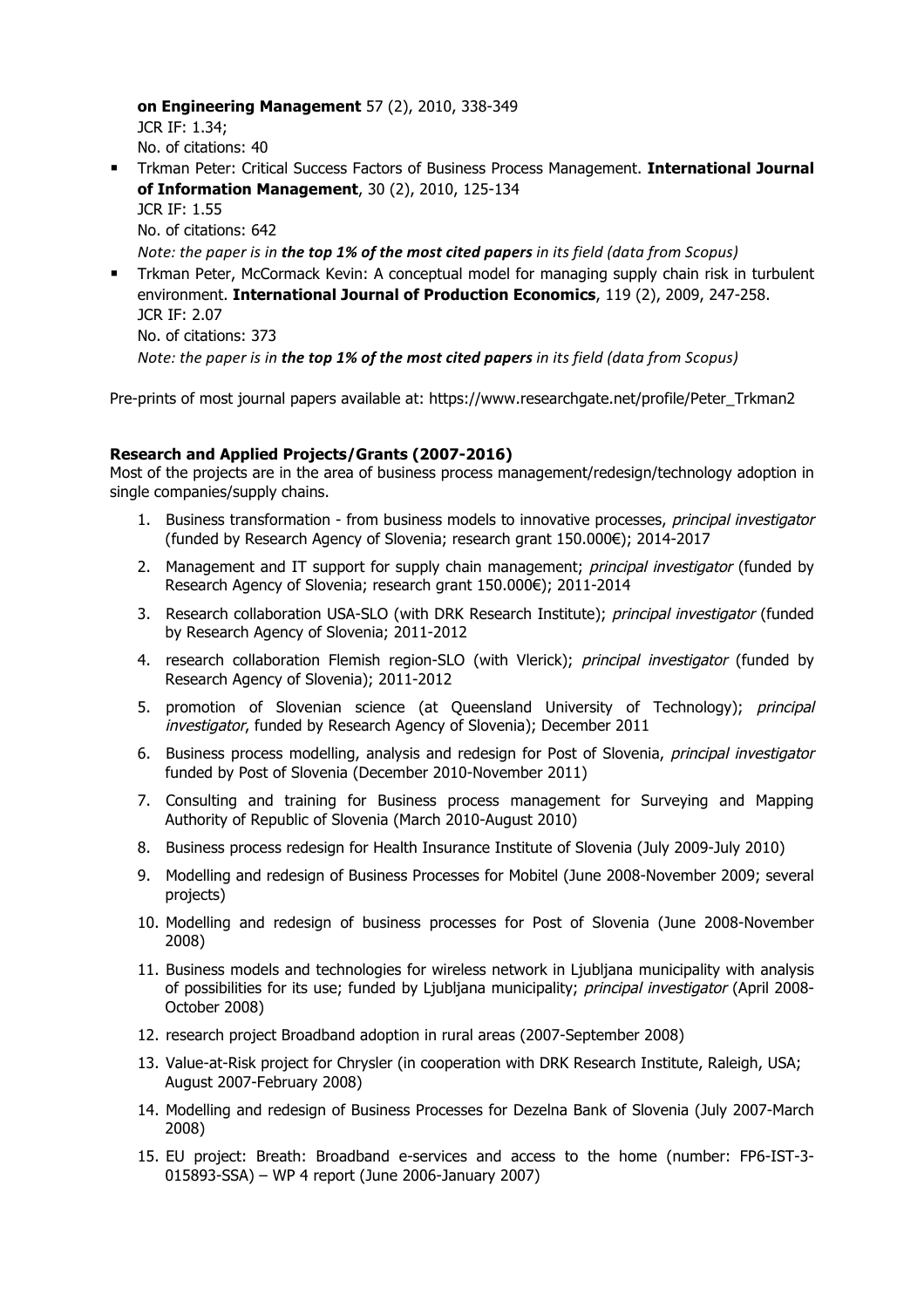# **Teaching (current)**

Undergraduate courses: Economics of Information Technology and Systems: Electronic Business ; Introduction to Informatics; Supply Chain Management Graduate courses Optimization of logistics, Digital Business Ph. D. courses Theories in business research, How to publish

I was a mentor to 70 completed students' thesis (from 2005 to 2016)

I am consistently ranked well above the average in all students' evaluation surveys with the usual grade between 4.5 to 4.8 (on a 1 to 5 scale; 5 being the highest). Selected students' opinions (full evaluation reports available on request):

"The pedagogical work of Peter Trkman was of the highest quality in comparison to any other lecturer. He is very dynamic, with lots of interesting cases. " "I have never before met a professor that would take so much time for the students", "I have gained much knowledge I wouldn't otherwise get. And what is more important I feel like I can apply it to practice"

### **Evaluations from the e-business course (2015);**

- Overall electronic business class was really helpful. (really) It was hard working but at the same time, I learned a lot. I want to say thank you for the professor.
- First of all, I would like to say that I've enjoyed the course. It was really informative and useful (I hope) accompanied with lots of task to accomplish both in class and at home. I really appreciate the quantity and the quality of examples provided within these lectures here in Ljubljana. I strongly believe in that theory should be always conducted with examples to attach your knowledge to reality's conditions.
- The lecture style was unique to the course and I liked it. All the topics were explained with real-life situations and shown through videos. The atmosphere was relaxed but at the same time kept on a professional level and I believe that this makes students more cooperative, because they can freely express their opinion.
- The professor is treating all students equally and that is the quality that and i think all students really do appreciate. He tries to communicate with us in non-superior way, and the jokes he makes are really making the atmosphere more friendly and nice.
- First of all I would like to start with the fact that this course was one of the most interesting courses overall, definitely, and I am grateful to you for that. Throughout this course I definitely learned a lot, meaning entered even more deeply in the electronic business world that of course is the future of the business in general. The interaction and fun that you as professor provided during the classes, the relaxed atmosphere and sincere answers to our questions made me eve more interested about this segment of the business and in future to continue to educate myself in this area.
- The lectures were good, a lot of interesting topics covered, also the energy and enthusiasm. There are many interesting topics with real products examples and great knowledge of the teacher.
- In my opinion E-business course was very interesting and I have learned a lot of useful knowledge, which I will be able to use in my future
- In my opinion this course was different than the others. I am not writing this to worship or to flatter it but somehow the concept and topics was different. I really like in this course that we were learning about the importance of internet/cloud/software using in the company. In this days its hard to imagine life
- First of all I would like to start with the fact that this course was one of the most interesting courses overall, definitely, and I am grateful to you for that. Throughout this course I definitely learned a lot, meaning entered even more deeply in the electronic business world that of course is the future of the business in general. The interaction and fun that you as professor provided during the classes, the relaxed atmosphere and sincere answers to our questions made me eve more interested about this segment of the business and in future to continue to educate myself in this area.
- Your lecturing style is perfect, I am not just saying because I am writing this evaluation and you are going to read it, but I really love it. I have so much laughs, especially the sounds